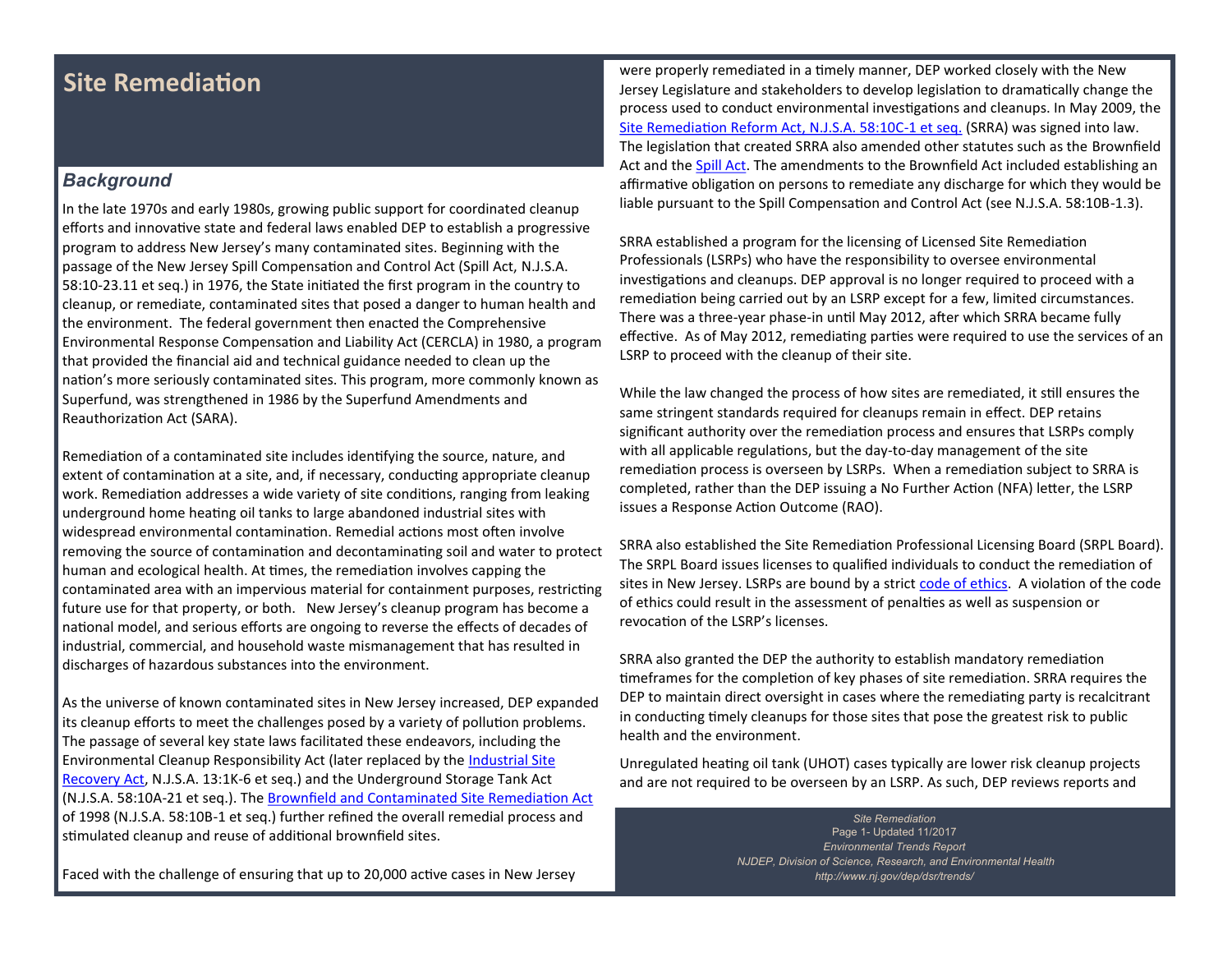issues the final remediation document. These cleanups are often associated with a real estate transaction, and therefore when a final report is submitted, the DEP strives for a quick turnaround time, currently averaging just two to three days.

### *Status and Trends*

Since the implementation of the LSRP program, the systems by which cleanups are conducted and tracked have changed dramatically. This report will refer to 2009-2012 as the implementation period, where both programs (Department oversight and LSRP) were operating simultaneously and, importantly, the tracking of metrics changed. For example, prior to the enactment of SRRA, data are reported for "sites," referring to a property where one or several contamination issues exist. Upon implementation of SRRA, "cases," referring to multiple regulatory or contamination issues at one site, are tracked. An example of this distinction is a gas station: the gas station represents a single site; discharge(s) that occurred for each successive owner/ operator represent an individual case.

#### Active Cases

Because of the distinction between sites and cases, comparing the previous remediation paradigm with the LSRP program is difficult. The "Site Universe Over Time" graph below was included in this trend report, as well as previous reports, to provide the reader with an understanding of the status of cleanups before the LSRP



*Site Remediation* Page 2- Updated 11/2017 *Environmental Trends Report NJDEP, Division of Science, Research, and Environmental Health http://www.nj.gov/dep/dsr/trends/*

program was created. The "Site Universe Over Time" graph will no longer be updated.

In 1994, DEP identified approximately 12,000 sites in New Jersey, including both known and suspected contaminated sites and sites under review. Sites under review may be contaminated and require remediation or may not be contaminated. The number of active cases in New Jersey peaked at over 20,000 in 2008, and this number was often cited as DEP's "backlog." This increase can be attributed to several factors, including a growing industrial base that relies on the use of hazardous materials, increased awareness of the risk posed by certain chemicals, and new technologies that are able to detect these chemicals.

Subsequently, this number declined based on aggressive program review and process improvement in preparation for full implementation of SRRA.

DEP considers the active case count of 18,407 (March 2010) as the baseline from which future trends will be developed. Continued process improvements and initial impacts from the implementation of SRRA lowered the total number of active cases to 16,278 by August 2010.



Regarding LSRP cases, during the implementation period, cases participating in the LSRP program increased from the baseline of 319 cases in March of 2010 to 1,137 cases by the end of August 2010. Since all cases were required to fully transition to the LSRP program by 2012, there is an increase from 4,158 LSRP cases in 2011 to 9,603 LSRP cases in 2012.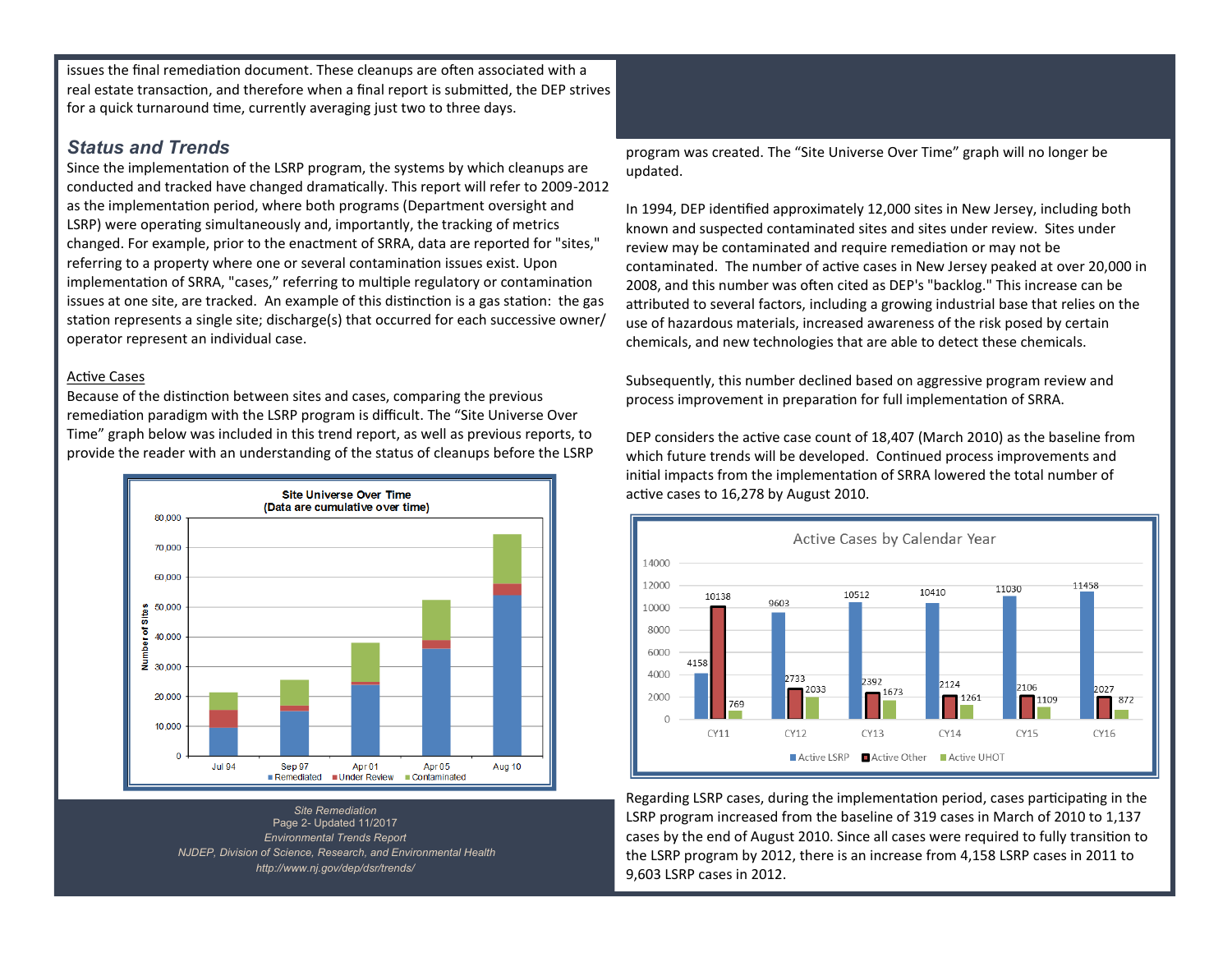The average total active case count since full implementation of the LSRP program (2012-2016) is approximately 14,200 cases. The total number of active cases during this time was the greatest in 2013 at 14,577 cases and least in 2014 at 13,795 cases. See the "Active Cases by Calendar Year" graph above. DEP expects the total number of active cases to stabilize around 14,000 in the next few years before starting to decline.

The number of active UHOT cases increased almost threefold from 2011 to 2012, due to changes in the way UHOTs are tracked by the program. However, generally, the number of active UHOT cases has been decreasing. This trend is expected, as the DEP reduces its backlog of UHOT cases. In the past 6 years, approximately 22,000 heating oil tank cases were completed - an average of almost 4,000 per year.

#### Cases Completed

The number of sites that were remediated from 1979 to 2010 is over 53,000. In 2011, the number of total cases completed was 4,360. Since full implementation of SRRA, the average number of cases completed is 4,637 per year. DEP expects that this number will be consistent for the next few years and eventually start to increase, as older cases approach the deadlines to complete remedial action.

The total number of cases completed peaked in 2014 at 5,036, which exceeded the number of new cases entering the program (4,928 new cases). This increase in completed cases is likely due to the deadline set forth in SRRA requiring responsible parties to complete the remedial investigation by May 7, 2014 for discharges that occurred before May 1999. Many of these cases had not only completed the remedial investigation, but had also completed the remedial action and were therefore able to close.

DEP expected the number of LSRP cases completed to generally increase each year. The number did increase from 433 in 2011 to a peak of 1,295 in 2014, then decreased to 844 in 2016. See the "LSRP Cases Completed by Year" graph. As discussed above, the peak in completed LSRP cases observed in 2014 is likely due to the statutory timeframe set forth in SRRA to complete the remedial investigation for cases addressing discharges discovered before May 1999.

Another trend being tracked is the number of Response Action Outcomes (RAOs) that have been issued by LSRPs. Generally, the number of RAOs issued annually has been increasing, with 1,939 RAOs issued in 2016. To date, LSRPs have issued over 10,000 RAOs since the inception of the program. It should be noted that this metric



is different from cases completed, as there can be more than one RAO associated with a case.

The mandatory timeframe to complete the remedial action for cases addressing discharges discovered before May 1999 where only soils are impacted is May 2019. It is expected that the number of cases completed and RAOs submitted will increase as the cleanups of these cases are completed.

#### Remedial Level

DEP is also tracking trends in cases by remedial level, specifically, simple cases versus complex cases. Simple cases are defined as those that are single-phase cleanups or only have soil contamination. Complex cases are those that are multiphase and contamination in more than one media (including, but not limited to, soil, ground water, sediment, and indoor air due to vapor intrusion). Because remedial level was also tracked prior to the enactment of SRRA, DEP can draw a comparison between the two programs.

In the seven years prior to the enactment of SRRA (2001 to 2008), approximately 27 percent of cases completed were complex. This percentage increased to almost 30 percent in the seven years since the enactment of SRRA (2009 to 2016). Coupled with the fact that more cases are being closed under the LSRP program, for the same time frames, the number of complex cases completed in the new program has more than doubled.

> *Site Remediation* Page 3 - Updated 11/2017 *Environmental Trends Report NJDEP, Division of Science, Research, and Environmental Health*